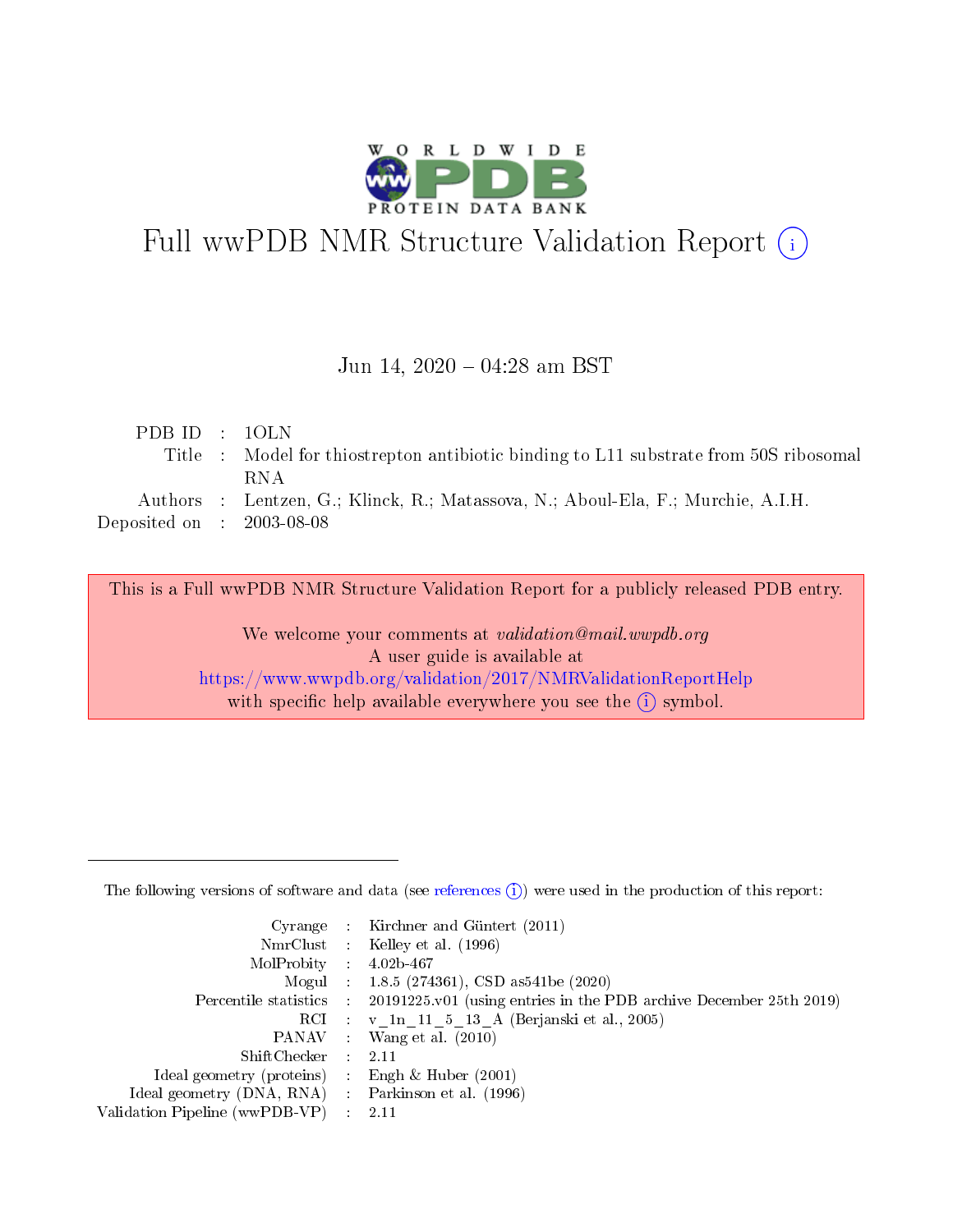## 1 [O](https://www.wwpdb.org/validation/2017/NMRValidationReportHelp#overall_quality)verall quality at a glance  $(i)$

The following experimental techniques were used to determine the structure: SOLUTION NMR, THEORETICAL MODEL

The overall completeness of chemical shifts assignment was not calculated.

Percentile scores (ranging between 0-100) for global validation metrics of the entry are shown in the following graphic. The table shows the number of entries on which the scores are based.



| Metric                | Whole archive<br>$(\#Entries)$ | NMR archive<br>$(\#Entries)$ |
|-----------------------|--------------------------------|------------------------------|
| Clashscore            | 158937                         | 12864                        |
| Ramachandran outliers | 154571                         | 11451                        |
| Sidechain outliers    | 154315                         | 11428                        |
| RNA backbone          | 4643                           | 676                          |

The table below summarises the geometric issues observed across the polymeric chains and their fit to the experimental data. The red, orange, yellow and green segments indicate the fraction of residues that contain outliers for  $\geq$ =3, 2, 1 and 0 types of geometric quality criteria. A cyan segment indicates the fraction of residues that are not part of the well-defined cores, and a grey segment represents the fraction of residues that are not modelled. The numeric value for each fraction is indicated below the corresponding segment, with a dot representing fractions  $\leq=5\%$ 

| Mol            | $\sqrt{\text{Chain}} \mid \text{Length}$ | Quality of chain |     |               |  |
|----------------|------------------------------------------|------------------|-----|---------------|--|
|                | 140                                      | 41%              | 41% | 11%<br>$.5\%$ |  |
| റ              | 19                                       | 63%              | 32% | 5%            |  |
| $\Omega$<br>ĸ. | 58                                       | 62%              | 38% |               |  |

The following table lists non-polymeric compounds, carbohydrate monomers and non-standard residues in protein, DNA and RNA chains that are outliers for geometric criteria:

|  | Mol   Chain   Compound   Res |  | Total models with violations |          |  |
|--|------------------------------|--|------------------------------|----------|--|
|  |                              |  | Chirality                    | Geometry |  |
|  | RR9                          |  |                              |          |  |

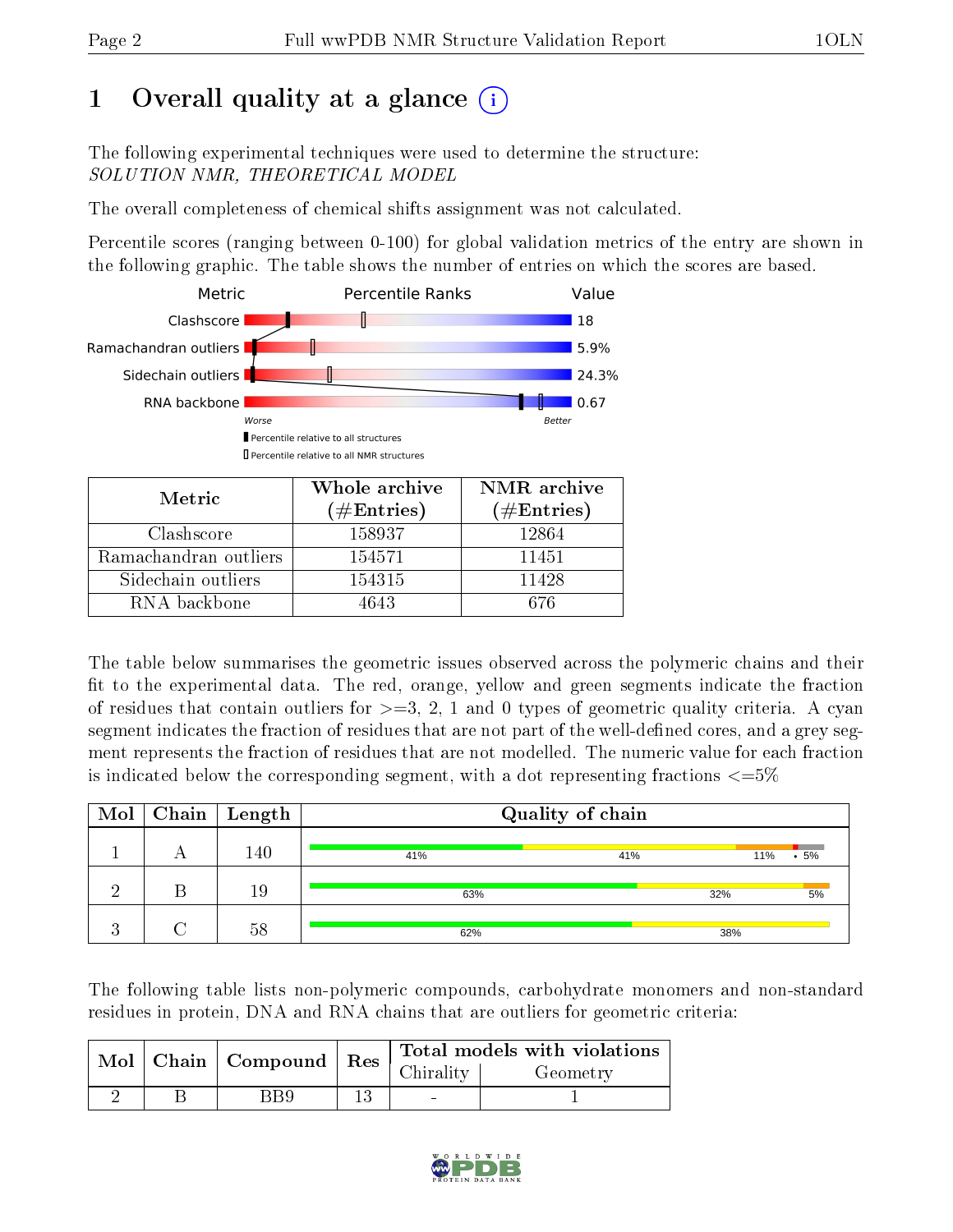## 2 Ensemble composition and analysis  $(i)$

This entry contains 1 models. Identification of well-defined residues and clustering analysis are not possible.

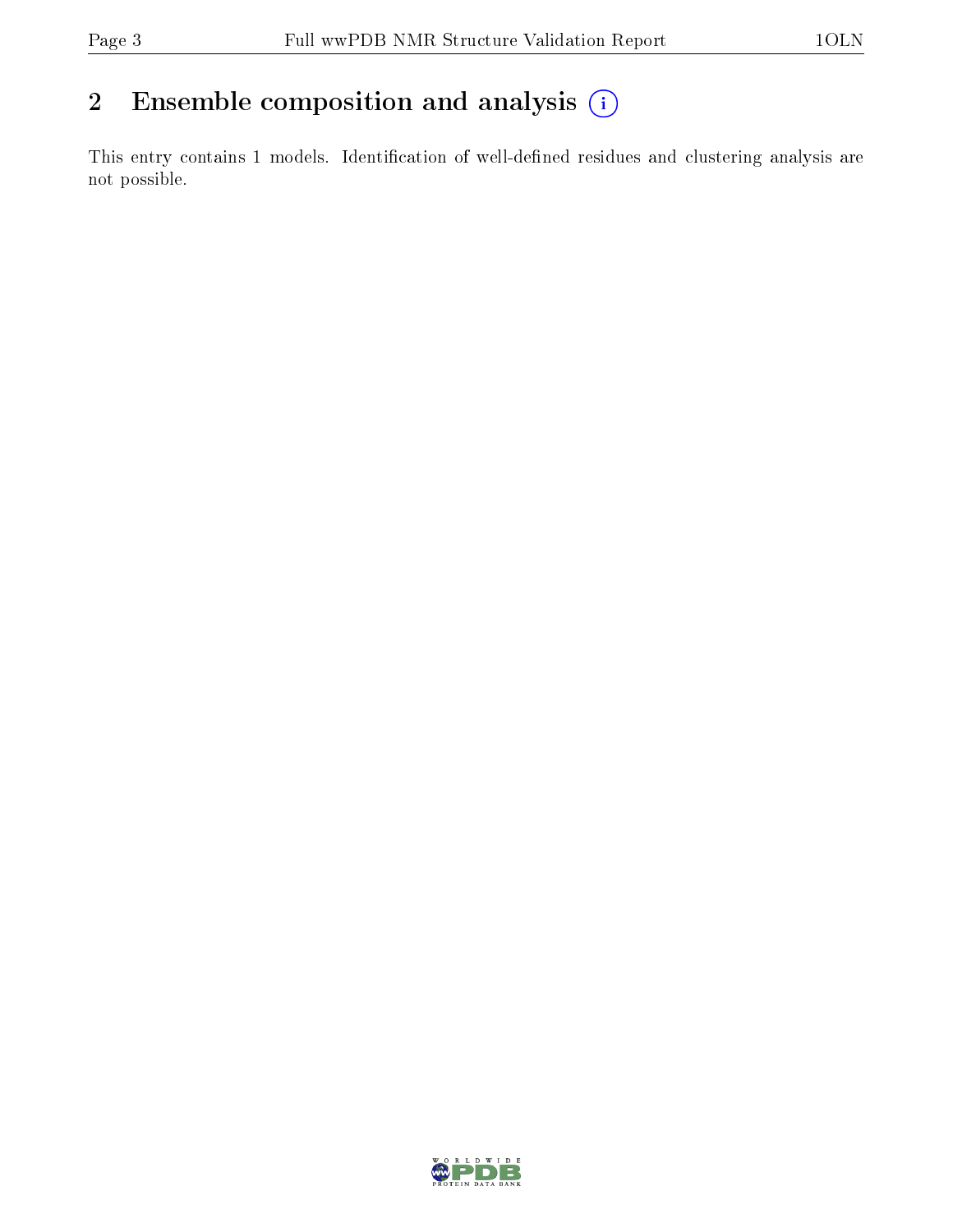## 3 Entry composition (i)

There are 3 unique types of molecules in this entry. The entry contains 2350 atoms, of which 0 are hydrogens and 0 are deuteriums.

 $\bullet$  Molecule 1 is a protein called 50S RIBOSOMAL PROTEIN L11.

| Mol |  | Chain   $Residues$ | Atoms       |     |     |  | $\operatorname{Trace}$ |  |
|-----|--|--------------------|-------------|-----|-----|--|------------------------|--|
|     |  | 133                | $\rm Total$ |     |     |  |                        |  |
|     |  | 999                | 642         | 169 | 182 |  |                        |  |

Molecule 2 is a protein called THIOSTREPTON.

|  | Mol   Chain   Residues | Atoms |            |     |  | $\operatorname{Trace}$ |  |
|--|------------------------|-------|------------|-----|--|------------------------|--|
|  |                        | Total | <b>C</b> 2 |     |  |                        |  |
|  |                        |       | 79.        | 19. |  |                        |  |

Molecule 3 is a RNA chain called RNA.

| Mol | $\perp$ Chain $\parallel$ Residues | Atoms          |     |     |     | $\bf{Trace}$ |  |
|-----|------------------------------------|----------------|-----|-----|-----|--------------|--|
|     |                                    | $_{\rm Total}$ |     |     |     |              |  |
|     | 58                                 | 1237           | 554 | 225 | 401 | .57          |  |

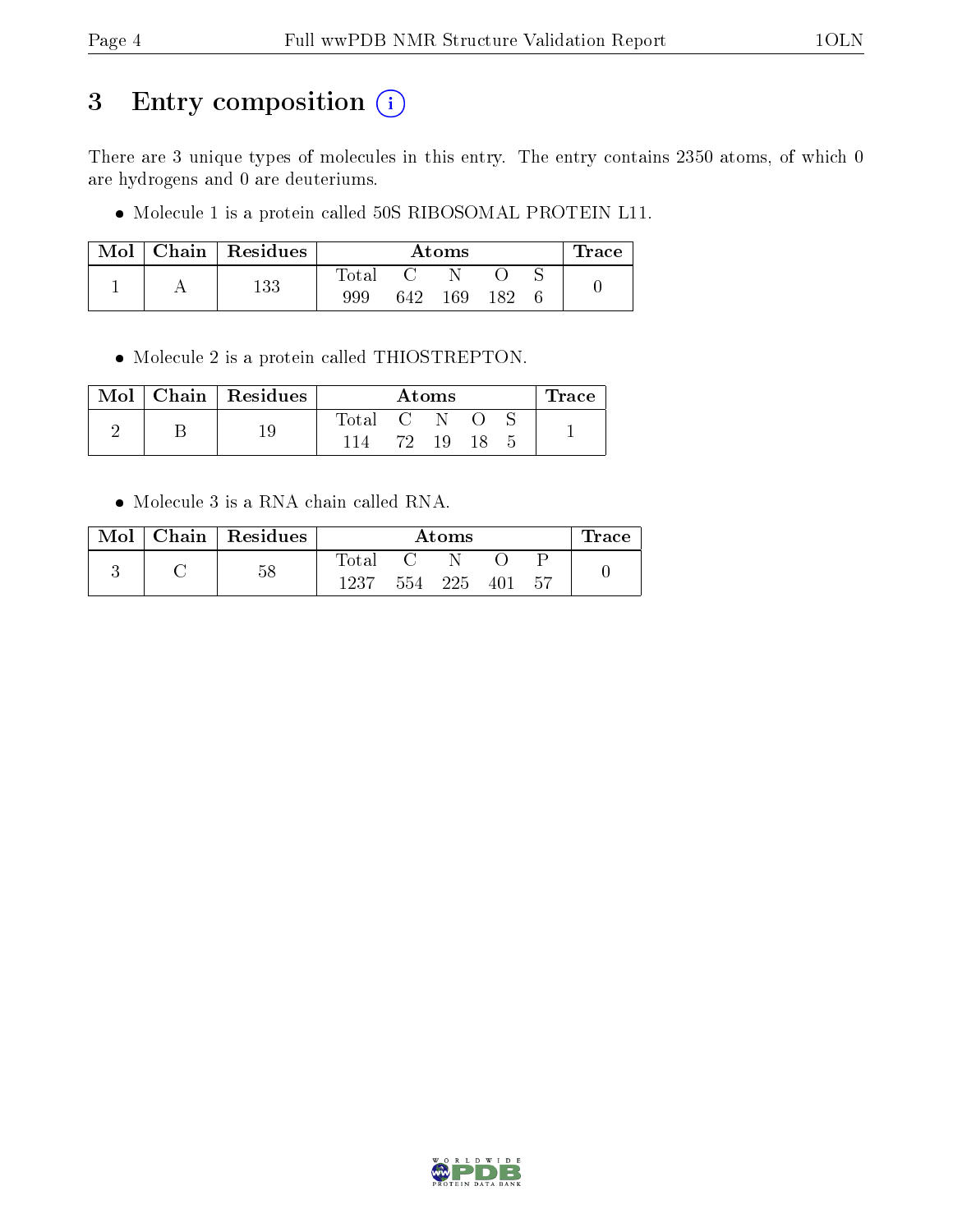## 4 Residue-property plots  $(i)$

These plots are provided for all protein, RNA and DNA chains in the entry. The first graphic is the same as shown in the summary in section 1 of this report. The second graphic shows the sequence where residues are colour-coded according to the number of geometric quality criteria for which they contain at least one outlier: green  $= 0$ , yellow  $= 1$ , orange  $= 2$  and red  $= 3$  or more. Stretches of 2 or more consecutive residues without any outliers are shown as green connectors. Residues which are classified as ill-defined in the NMR ensemble, are shown in cyan with an underline colour-coded according to the previous scheme. Residues which were present in the experimental sample, but not modelled in the final structure are shown in grey.



• Molecule 1: 50S RIBOSOMAL PROTEIN L11

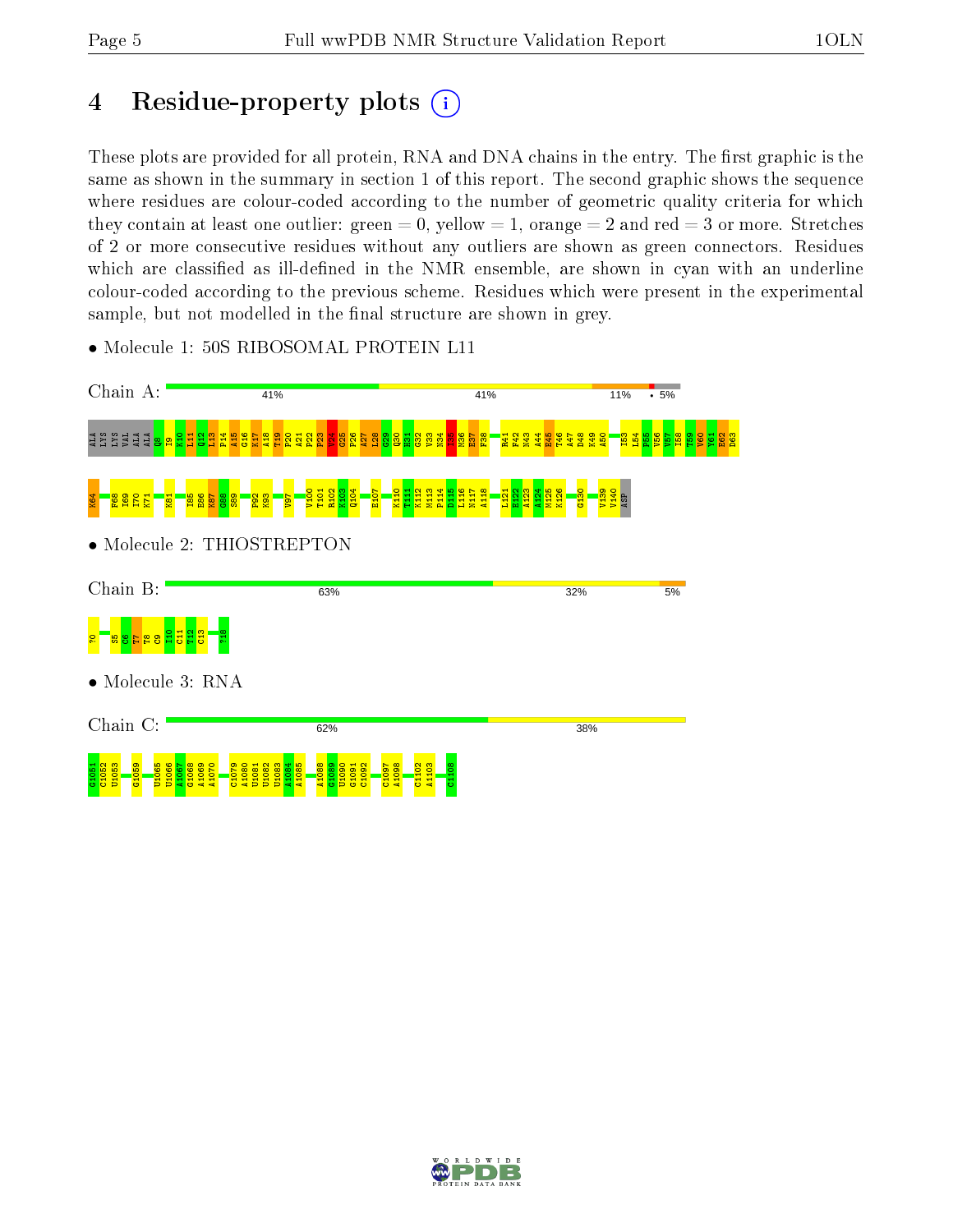## 5 Refinement protocol and experimental data overview  $\binom{1}{k}$

The models were refined using the following method: *DOCKING/MODELING*.

Of the ? calculated structures, 1 were deposited, based on the following criterion: LEAST RE-STRAINT VIOLATION AND BEST OVERALL DOCKING SCORE.

The following table shows the software used for structure solution, optimisation and refinement.

| $\mid$ Software name $\mid$ Classification $\mid$ Version $\mid$ |            |  |
|------------------------------------------------------------------|------------|--|
| ∣ rDOCK                                                          | refinement |  |

No chemical shift data was provided. No validations of the models with respect to experimental NMR restraints is performed at this time.

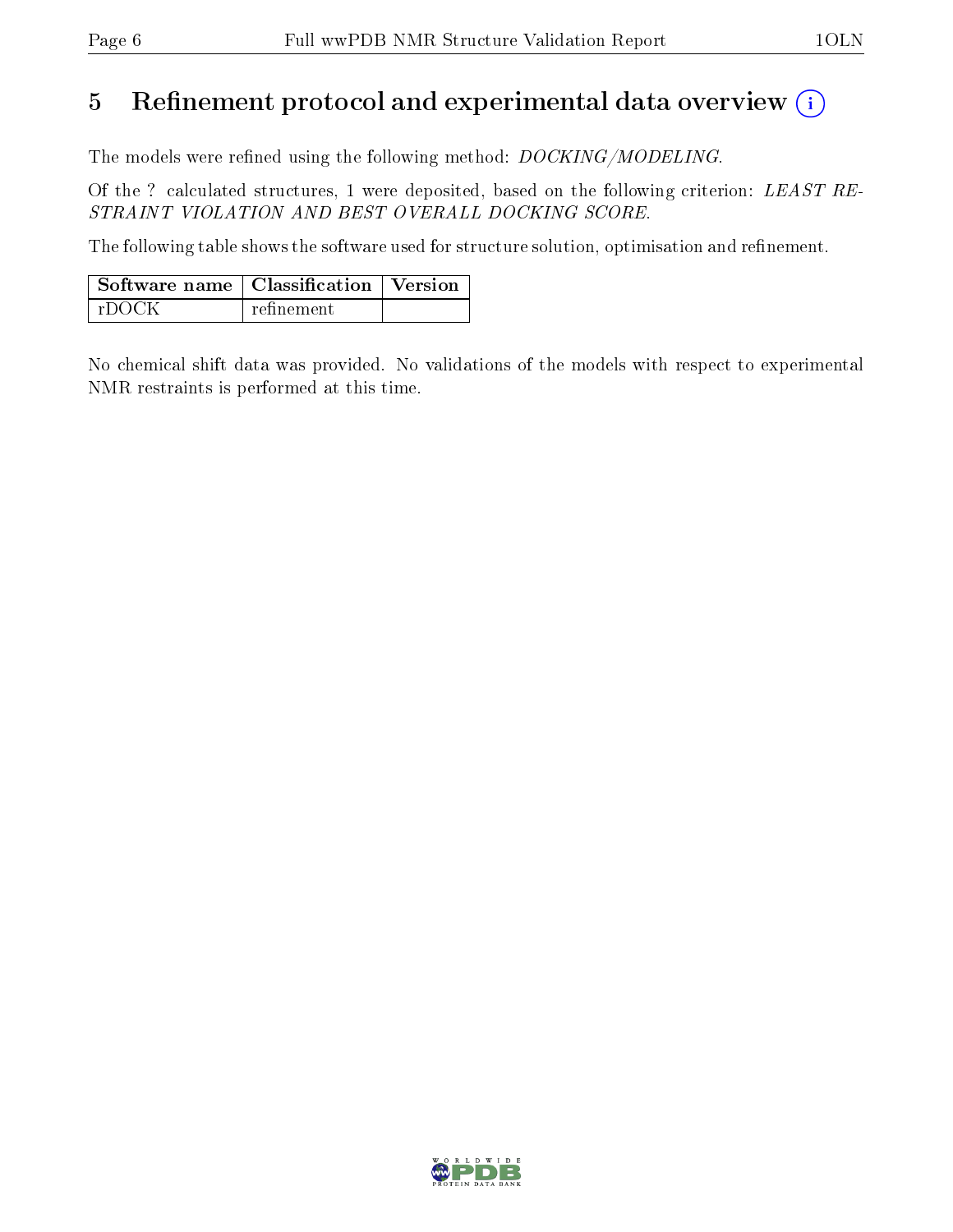## 6 Model quality  $(i)$

### 6.1 Standard geometry (i)

Bond lengths and bond angles in the following residue types are not validated in this section: TS9, DHA, QUA, BB9, NH2, MH6, DCY, DBU

There are no covalent bond-length or bond-angle outliers.

Chiral center outliers are detected by calculating the chiral volume of a chiral center and verifying if the center is modelled as a planar moiety or with the opposite hand. A planarity outlier is detected by checking planarity of atoms in a peptide group, atoms in a mainchain group or atoms of a sidechain that are expected to be planar.

|  | Mol   Chain   Chirality   Planarity |  |
|--|-------------------------------------|--|
|  |                                     |  |
|  |                                     |  |

There are no bond-length outliers.

There are no bond-angle outliers.

There are no chirality outliers.

All planar outliers are listed below.

| $Mol$   Chain |      | . Res $\vert$ Type $\vert$ | Group     |
|---------------|------|----------------------------|-----------|
|               | 1069 |                            | Sidechain |

### 6.2 Too-close contacts (i)

In the following table, the Non-H and H(model) columns list the number of non-hydrogen atoms and hydrogen atoms in each chain respectively. The H(added) column lists the number of hydrogen atoms added and optimized by MolProbity. The Clashes column lists the number of clashes averaged over the ensemble.

| Mol |      | $\mid$ Chain $\mid$ Non-H $\mid$ H(model) $\mid$ H(added) $\mid$ Clashes |      |  |
|-----|------|--------------------------------------------------------------------------|------|--|
|     | 999. |                                                                          | 1071 |  |
|     | 114  |                                                                          |      |  |
|     | 1237 |                                                                          | 627  |  |
|     | 2350 |                                                                          | 1777 |  |

The all-atom clashscore is defined as the number of clashes found per 1000 atoms (including hydrogen atoms). The all-atom clashscore for this structure is 18.

All clashes are listed below, sorted by their clash magnitude.

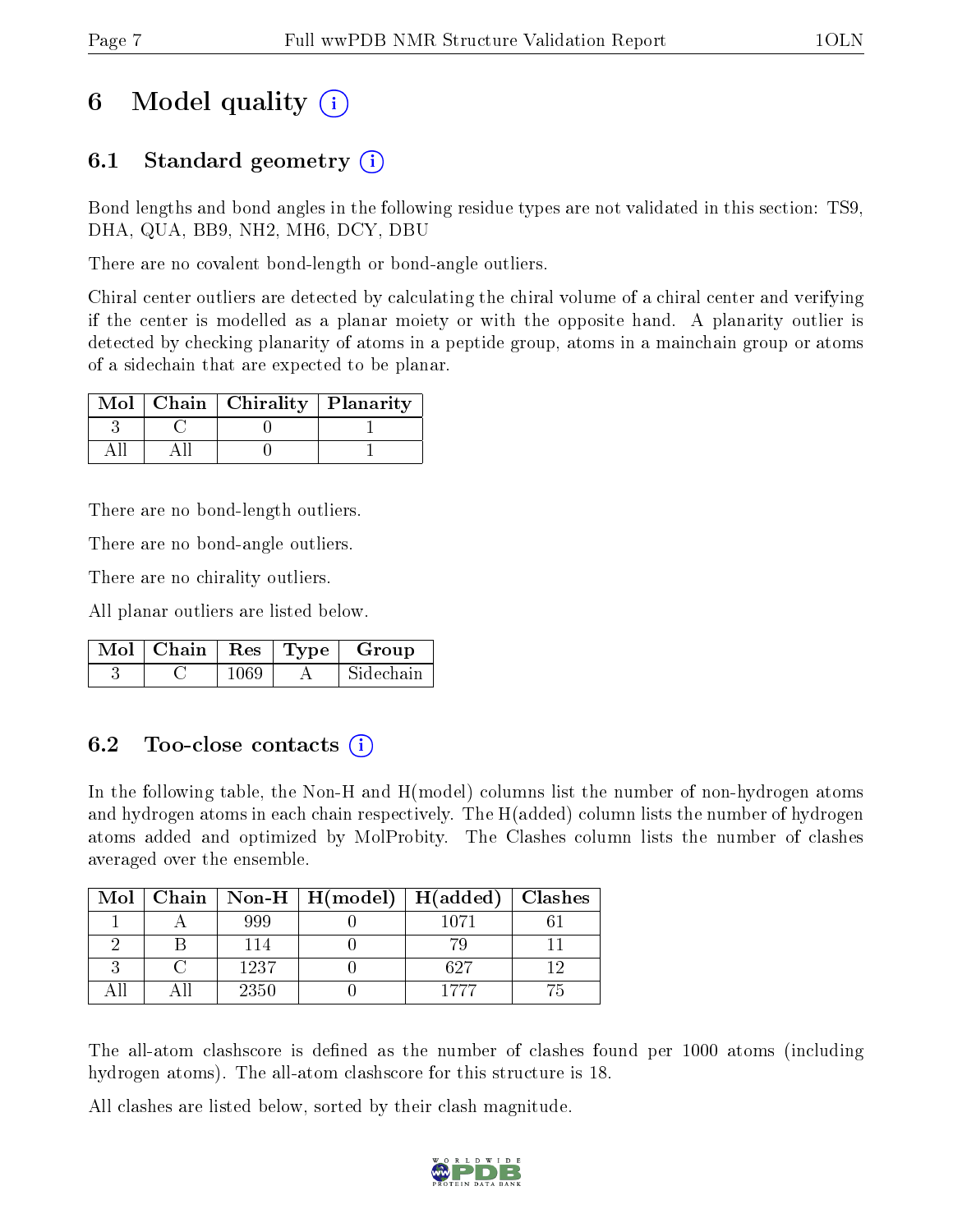| Atom-1                      | Atom-2              | $Clash(\AA)$ | $Distance(\AA)$   |
|-----------------------------|---------------------|--------------|-------------------|
| 1:A:22:PRO:HG3              | 2:B:11:BB9:SG       | 1.34         | 1.62              |
| 1:A:22:PRO:CG               | 2:B:11:BB9:SG       | 0.92         | 2.57              |
| $1:A:14:PRO:H\overline{G2}$ | 1:A:17:LYS:HG3      | 0.72         | 1.59              |
| 1: A:20: PRO:HB2            | 1:A:23:PRO:HD2      | 0.72         | 1.61              |
| 1: A: 101:THR: HA           | 1:A:140:VAL:O       | 0.71         | 1.86              |
| 1: A: 33: VAL: HG22         | 1: A:60: VAL:HGI1   | 0.70         | 1.63              |
| 1:A:21:ALA:HB3              | 1:A:22:PRO:HD3      | 0.69         | 1.64              |
| 1:A:15:ALA:HB1              | 1:A:50:ALA:HA       | 0.69         | 1.65              |
| 1:A:21:ALA:O                | 1: A:26: PRO:HD2    | 0.67         | 1.89              |
| 1: A: 121: LEU: O           | 1: A: 125: MET: HG3 | 0.67         | 1.89              |
| 1:A:27:ALA:O                | 1: A:30: GLN: HG2   | 0.66         | 1.91              |
| 1:A:11:LEU:HD13             | 1: A: 13: LEU: HD21 | 0.62         | 1.71              |
| 1: A:46:THR:HG22            | 1: A:54:LEU:HD11    | 0.62         | 1.71              |
| 2:B:0:QUA:N1                | 2: B: 7: THR: HG21  | 0.61         | 2.11              |
| 1:A:14:PRO:HB2              | 1:A:17:LYS:NZ       | 0.60         | 2.12              |
| 1:A:15:ALA:CB               | 1:A:50:ALA:HA       | 0.59         | 2.27              |
| 1:A:85:ILE:HD12             | 1: A:87: LYS:O      | 0.59         | 1.96              |
| 2: B: 5: SER:H              | 2:B:13:BB9:HN1      | 0.59         | 1.41              |
| 1:A:22:PRO:HB3              | 2: B: 9: DCY: O     | 0.58         | 1.97              |
| 2:B:0:QUA:C2                | 2: B: 7: THR: CG2   | 0.58         | 2.82              |
| 1:A:14:PRO:CG               | 1:A:17:LYS:HG3      | 0.58         | $2.28\,$          |
| 1:A:20:PRO:HB2              | 1:A:23:PRO:CD       | 0.56         | 2.30              |
| 2:B:0:QUA:C2                | 2:B:7:THR:HG22      | 0.55         | 2.31              |
| 1:A:104:GLN:HA              | 1: A:107: GLU:HG3   | 0.55         | 1.78              |
| 1:A:33:VAL:HG22             | 1: A:60: VAL:CG1    | 0.55         | 2.32              |
| 1:A:22:PRO:HB2              | 1:A:23:PRO:HD3      | 0.54         | $\overline{1.80}$ |
| 1:A:118:ALA:HB1             | 1:A:123:ALA:HB3     | 0.53         | 1.80              |
| 1:A:19:THR:N                | 1: A:20: PRO:HD2    | 0.53         | 2.18              |
| 1:A:18:ALA:C                | 1:A:20:PRO:HD2      | 0.53         | 2.23              |
| 1: A:25: GLY:HA2            | 1:A:35:ILE:HD12     | 0.53         | 1.80              |
| 1: A:38: PHE:CE1            | 1: A:58: ILE: HD11  | 0.52         | 2.40              |
| 1: A: 43: ASN: HA           | 1: A:46:THR:OG1     | 0.51         | 2.05              |
| 3:C:1080:A:O2'              | 3:C:1081:U:H5'      | 0.51         | 2.05              |
| 1:A:15:ALA:HA               | 1: A:54:LEU:HD21    | 0.51         | 1.81              |
| 1:A:58:ILE:HD13             | $1: A:68:$ PHE:HB3  | 0.50         | 1.82              |
| 2:B:0:QUA:C11               | 2:B:7:THR:HG22      | 0.50         | 2.37              |
| 3: C: 1066: U: O2'          | 3: C: 1068: G: N7   | 0.49         | 2.35              |
| 1: A:32: GLY:O              | 1: A:64:LYS:HG3     | 0.49         | 2.08              |
| 3:C:1091:G:O2'              | 3:C:1092:C:H5'      | 0.48         | 2.08              |
| 1: A: 100: VAL: O           | 1: A: 139: VAL: HA  | 0.48         | 2.08              |
| 1: A:28:LEU:HB2             | 1: A:33: VAL:HG21   | 0.48         | 1.86              |
| 1: A:92: PRO:O              | 1: A:93: LYS: HB3   | 0.48         | 2.09              |
| 1:A:18:ALA:O                | 1:A:19:THR:CB       | 0.47         | 2.63              |

Continued on next page...

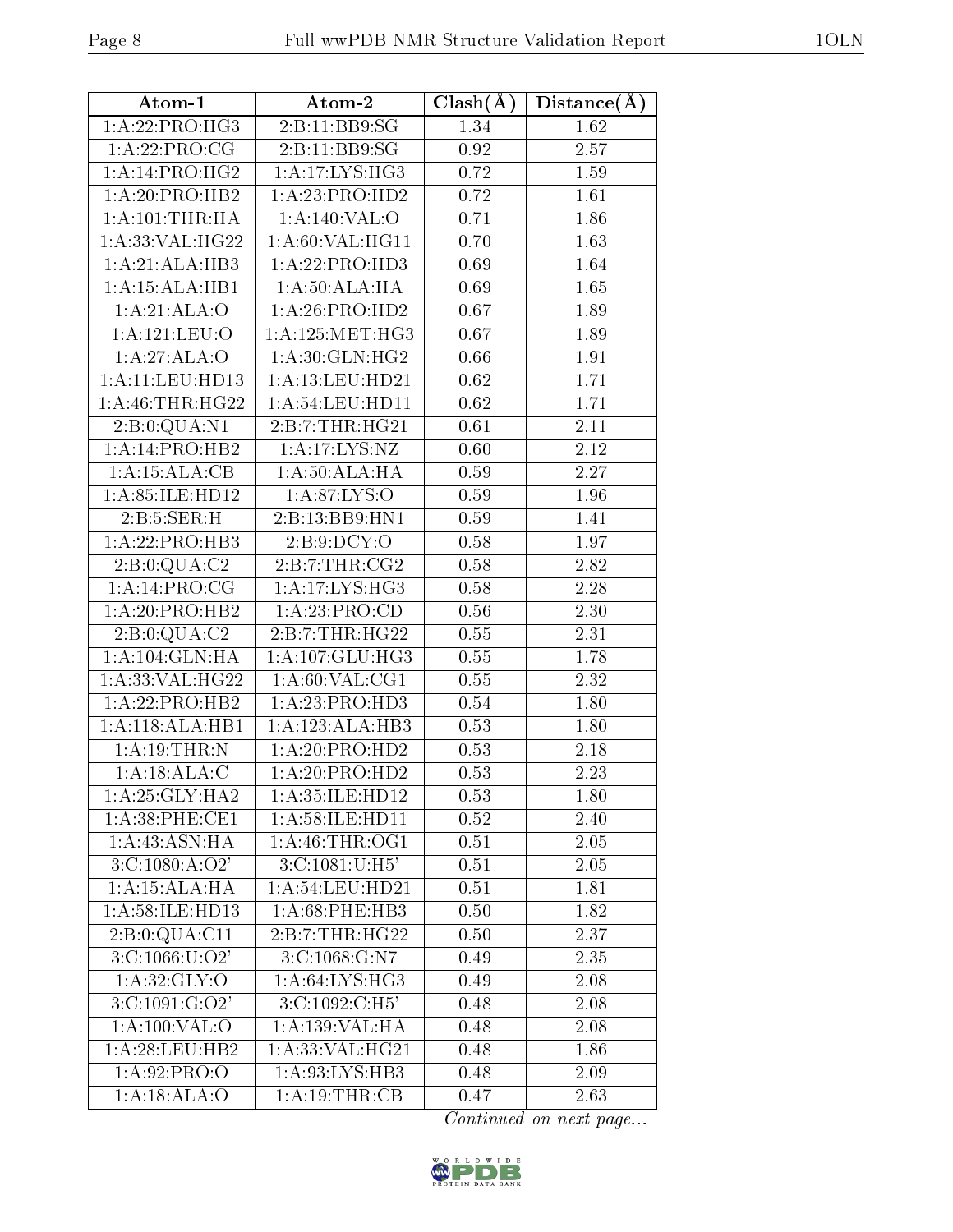| Atom-2<br>Atom-1              |                               | $Clash(\AA)$      | Distance(A)       |
|-------------------------------|-------------------------------|-------------------|-------------------|
| 1:A:9:ILE:HG13                | 1: A:58: ILE: HB              | 0.46              | 1.88              |
| 1: A:37: GLU:O                | 1:A:41:ARG:HB2                | $\overline{0.45}$ | $\overline{2.12}$ |
| 1: A:28:LEU:CD2               | 1:A:28:LEU:H                  | 0.45              | $\overline{2.24}$ |
| 1:A:18:ALA:C                  | $1:A:20:PR\overline{O:CD}$    | 0.45              | $\overline{2.85}$ |
| 3:C:1052:C:H2'                | 3: C: 1053: U: C6             | 0.45              | 2.46              |
| 3: C:1097:C:H2'               | 3: C: 1098: A: H5'            | 0.45              | 1.88              |
| 1:A:24:VAL:O                  | 1:A:25:GLY:C                  | 0.45              | 2.54              |
| 2:B:0:QUA:N1                  | 2:B:7:THR:CG2                 | 0.45              | $\overline{2.79}$ |
| 1:A:130:GLY:HA3               | 3:C:1079:C:O2                 | 0.44              | 2.12              |
| 2:B:7:THR:OG1                 | 2:B:8:DBU:N                   | 0.44              | $\overline{2.49}$ |
| 1:A:19:THR:N                  | 1:A:20:PRO:CD                 | 0.44              | 2.81              |
| 1:A:89:SER:HB2                | 1: A:97: VAL:HG13             | 0.44              | 1.90              |
| 1:A:42:PHE:CZ                 | 1: A:46:THR:HG21              | 0.44              | 2.48              |
| 1: A:89: SER: HA              | 1:A:97:VAL:HG11               | 0.44              | 1.88              |
| 1:A:22:PRO:HB3                | 2: B: 9: DCY: C               | 0.43              | 2.42              |
| 1:A:45:GLU:C                  | 1:A:47:ALA:H                  | 0.43              | 2.15              |
| 1: A:113:MET:N                | 1:A:114:PRO:HD2               | 0.43              | $\overline{2.29}$ |
| 1:A:41:ARG:O                  | 1:A:44:ALA:HB3                | 0.43              | 2.14              |
| 1:A:69:ILE:HG13               | 1: A:69: ILE: O               | 0.43              | 2.13              |
| 1: A:87: LYS: HE3             | 3:C:1065:U:OP1                | 0.42              | 2.14              |
| 1: A:16: GLY:N                | 1:A:17:LYS:HE3                | 0.42              | 2.30              |
| 1:A:38:PHE:CE1                | 1:A:42:PHE:HB2                | 0.42              | 2.50              |
| 1: A:9:ILE:HD13               | 1:A:28:LEU:HB3                | 0.42              | 1.90              |
| 3: C: 1102: C: O <sub>2</sub> | $3: C: 1103: A:H\overline{5}$ | 0.42              | 2.15              |
| 1: A:56: VAL:CG2              | 1:A:68:PHE:HB2                | 0.41              | 2.46              |
| 1:A:112:LYS:HE2               | 3: C: 1059: G: O3'            | 0.41              | 2.15              |
| 1:A:42:PHE:O                  | 1: A:46:THR:HG23              | 0.41              | $\overline{2.15}$ |
| 1:A:117:ASN:O                 | 3:C:1082:U:H5'                | 0.40              | 2.16              |
| 1:A:11:LEU:CD1                | 1:A:13:LEU:HD21               | 0.40              | 2.41              |
| 1:A:22:PRO:CB                 | 1:A:23:PRO:HD3                | 0.40              | 2.45              |
| 1: A:87:LYS:HE3               | 3: C: 1065: U:P               | 0.40              | $\overline{2.57}$ |
| 3: C: 1083: U: O2             | 3:C:1085:A:C8                 | 0.40              | 2.74              |

Continued from previous page...

### 6.3 Torsion angles (i)

#### 6.3.1 Protein backbone (i)

In the following table, the Percentiles column shows the percent Ramachandran outliers of the chain as a percentile score with respect to all PDB entries followed by that with respect to all NMR entries. The Analysed column shows the number of residues for which the backbone conformation was analysed and the total number of residues.

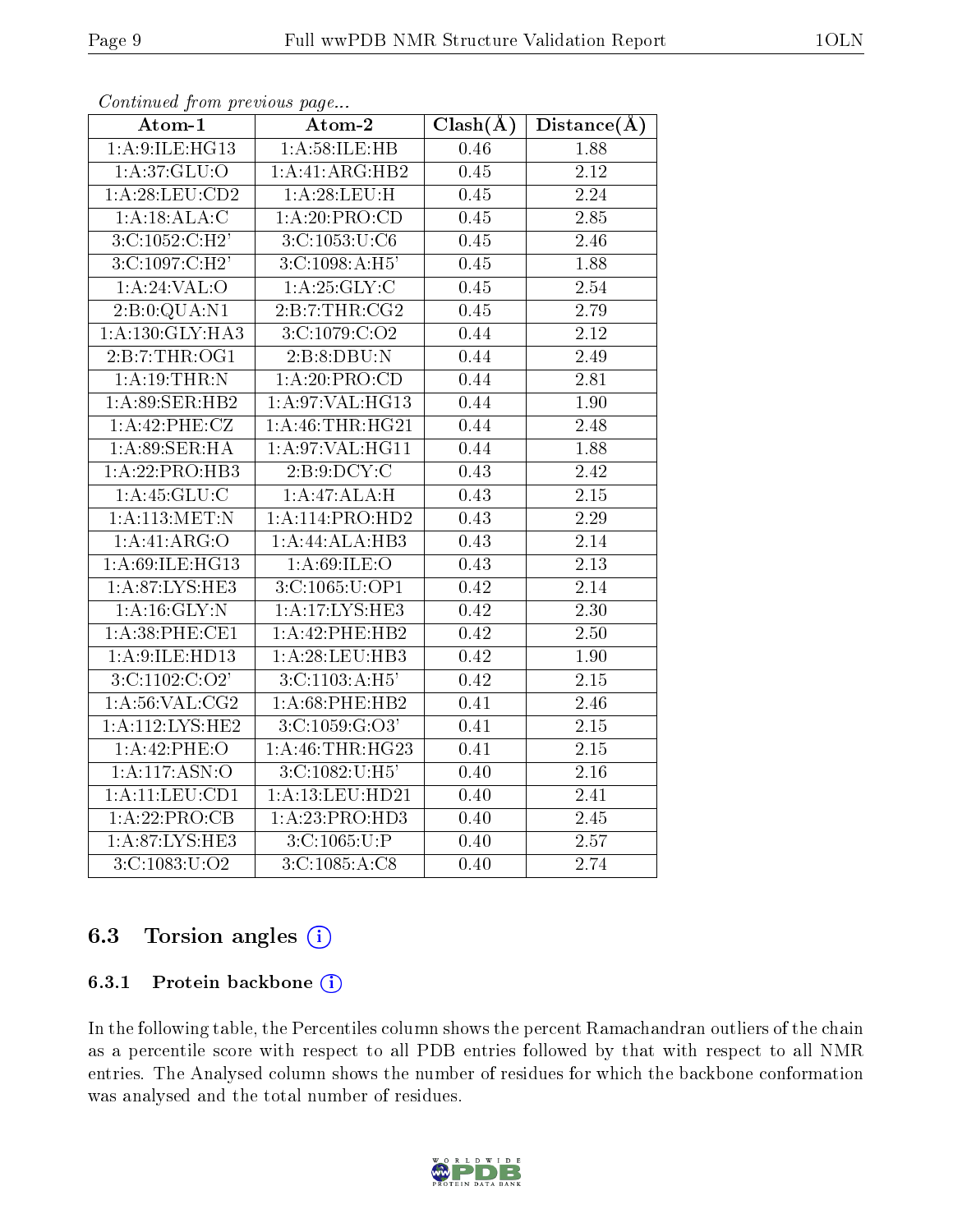| Mol | Chain | Analysed        | Favoured    | Allowed    | $\vert$ Outliers | Percentiles    |                     |
|-----|-------|-----------------|-------------|------------|------------------|----------------|---------------------|
|     |       | $131/140(94\%)$ | $112(85\%)$ | 11 $(8\%)$ | $8(6\%)$         | $\boxed{3}$    | $\overline{20}$     |
|     | Β     | $5/19$ $(26\%)$ | $4(80\%)$   | $1(20\%)$  | $0(0\%)$         | 100            | $\vert$ 100 $\vert$ |
| All | All   | $136/159$ (86%) | $116(85\%)$ | $12(9\%)$  | $8(6\%)$         | $\overline{3}$ | 21                  |

All 8 Ramachandran outliers are listed below. They are sorted by the frequency of occurrence in the ensemble.

| Mol | Chain | Res | <b>Type</b> |
|-----|-------|-----|-------------|
|     | А     | 24  | <b>VAL</b>  |
| 1   | А     | 35  | ILE         |
| 1   | А     | 15  | ALA         |
|     |       | 19  | THR         |
|     |       | 25  | <b>GLY</b>  |
|     | А     | 23  | PRO         |
|     |       | 62  | GLU         |
|     |       | 27  | A L A       |

#### 6.3.2 Protein sidechains  $(i)$

In the following table, the Percentiles column shows the percent sidechain outliers of the chain as a percentile score with respect to all PDB entries followed by that with respect to all NMR entries. The Analysed column shows the number of residues for which the sidechain conformation was analysed and the total number of residues.

| Mol | Chain | Rotameric   Outliers  <br>Analysed |            | Percentiles |  |                  |    |  |
|-----|-------|------------------------------------|------------|-------------|--|------------------|----|--|
|     |       | $108/112(96\%)$                    | $82(76\%)$ | $26(24\%)$  |  | $\mathbf{1}_{2}$ | 26 |  |
|     |       | $3/4$ (75%)                        | 2(67%)     | $1(33\%)$   |  |                  |    |  |
| All | All   | $111/116(96\%)$                    | 84 (76%)   | 27(24%)     |  | $\overline{2}$   | 26 |  |

All 27 residues with a non-rotameric sidechain are listed below. They are sorted by the frequency of occurrence in the ensemble.

| Mol | Chain | Res     | <b>Type</b> |
|-----|-------|---------|-------------|
| 1   |       | 48      | <b>ASP</b>  |
| 1   | А     | 13      | LEU         |
| 1   | А     | 102     | $\rm{ARG}$  |
|     |       | 81      | <b>LYS</b>  |
| 1   |       | 62      | <b>GLU</b>  |
|     |       | 45      | <b>GLU</b>  |
|     |       | 86      | GLU         |
|     |       | $110\,$ | <b>LYS</b>  |

Continued on next page...

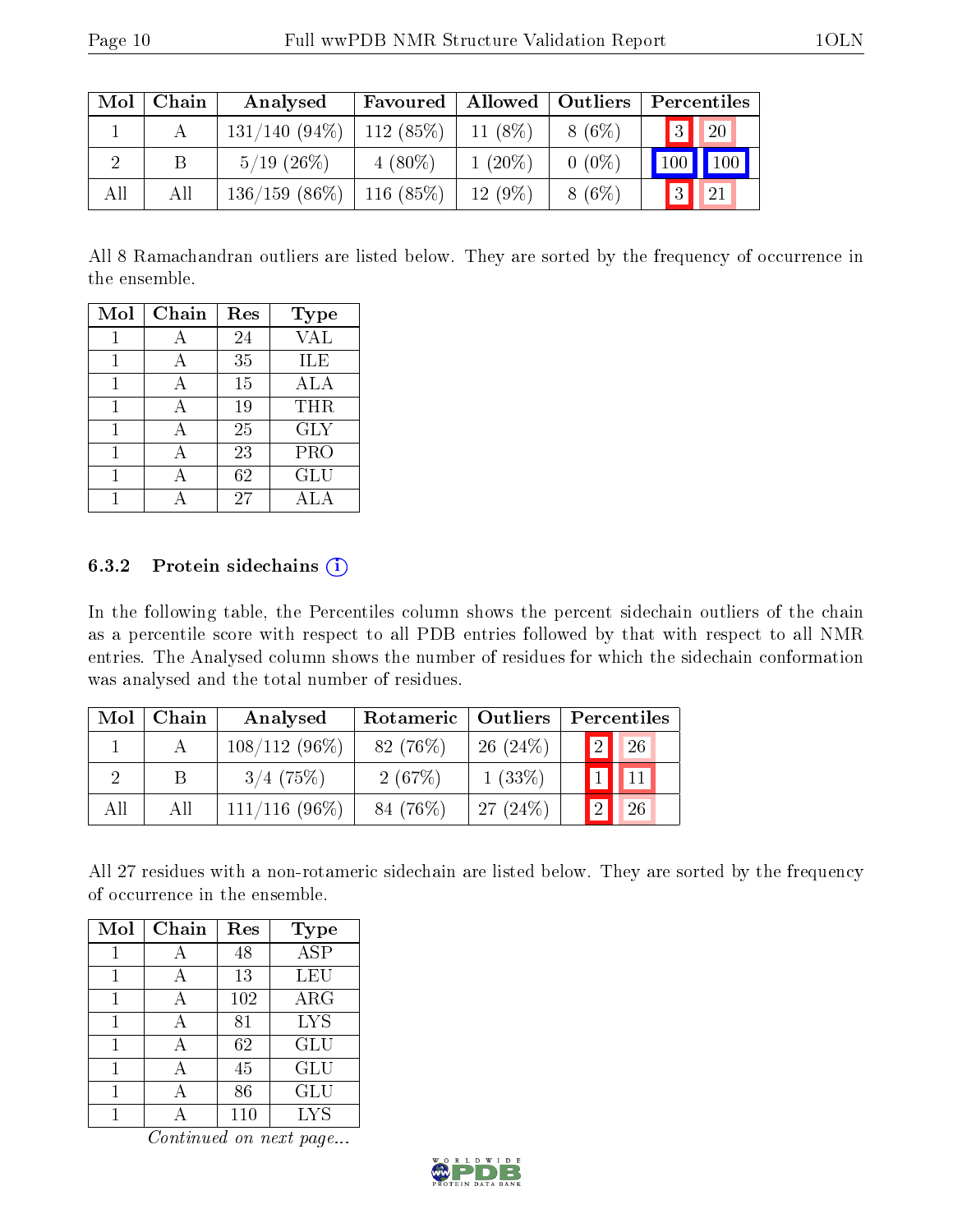| Mol            | Chain                   | Res             | Type                      |
|----------------|-------------------------|-----------------|---------------------------|
| $\mathbf{1}$   | $\overline{A}$          | 49              | <b>LYS</b>                |
| $\overline{1}$ | $\overline{A}$          | 11              | <b>LEU</b>                |
| $\overline{1}$ | $\overline{A}$          | 37              | $\overline{\mathrm{GLU}}$ |
| $\overline{1}$ | $\overline{A}$          | 70              | ILE                       |
| $\mathbf{1}$   | $\overline{A}$          | 17              | <b>LYS</b>                |
| $\mathbf{1}$   | $\overline{A}$          | 63              | ASP                       |
| $\mathbf{1}$   | $\overline{A}$          | 126             | <b>LYS</b>                |
| $\overline{1}$ | $\overline{A}$          | 34              | $\overline{\text{ASN}}$   |
| $\overline{1}$ | $\overline{A}$          | $\overline{28}$ | <b>LEU</b>                |
| $\mathbf{1}$   | $\overline{A}$          | $\overline{35}$ | <b>ILE</b>                |
| $\mathbf{1}$   | $\overline{A}$          | 53              | <b>ILE</b>                |
| $\overline{2}$ | $\overline{\mathbf{B}}$ | $\overline{7}$  | <b>THR</b>                |
| $\overline{1}$ | $\overline{A}$          | 87              | <b>LYS</b>                |
| $\mathbf{1}$   | $\overline{A}$          | 116             | <b>LEU</b>                |
| $\overline{1}$ | $\overline{A}$          | 64              | <b>LYS</b>                |
| $\overline{1}$ | $\overline{\rm A}$      | 24              | $\overline{\text{VAL}}$   |
| $\mathbf{1}$   | $\overline{A}$          | 36              | MET                       |
| $\mathbf{1}$   | $\overline{A}$          | 71              | <b>LYS</b>                |
| $\mathbf{1}$   | $\overline{\rm A}$      | 60              | <b>VAL</b>                |

Continued from previous page...

#### 6.3.3 RNA (i)

| Mol | ${\rm Chain}$ | Analysed       | Backbone Outliers   Pucker Outliers |                | $\mid$ Suiteness |
|-----|---------------|----------------|-------------------------------------|----------------|------------------|
|     |               | $57/58$ (98\%) | $(5\%)$                             | $^{\prime}0\%$ | 0.67             |
|     |               | $57/58$ (98\%) | $(5\%)$                             | $^{\prime}0\%$ | 0.67             |

The overall RNA backbone suiteness is 0.67.

All RNA backbone outliers are listed below:

| Mol | Chain | Res  | Type |
|-----|-------|------|------|
|     |       | 1090 |      |
|     |       | 1088 |      |
|     |       | 1070 |      |

There are no RNA pucker outliers to report.

### 6.4 Non-standard residues in protein, DNA, RNA chains (i)

11 non-standard protein/DNA/RNA residues are modelled in this entry.

In the following table, the Counts columns list the number of bonds for which Mogul statistics

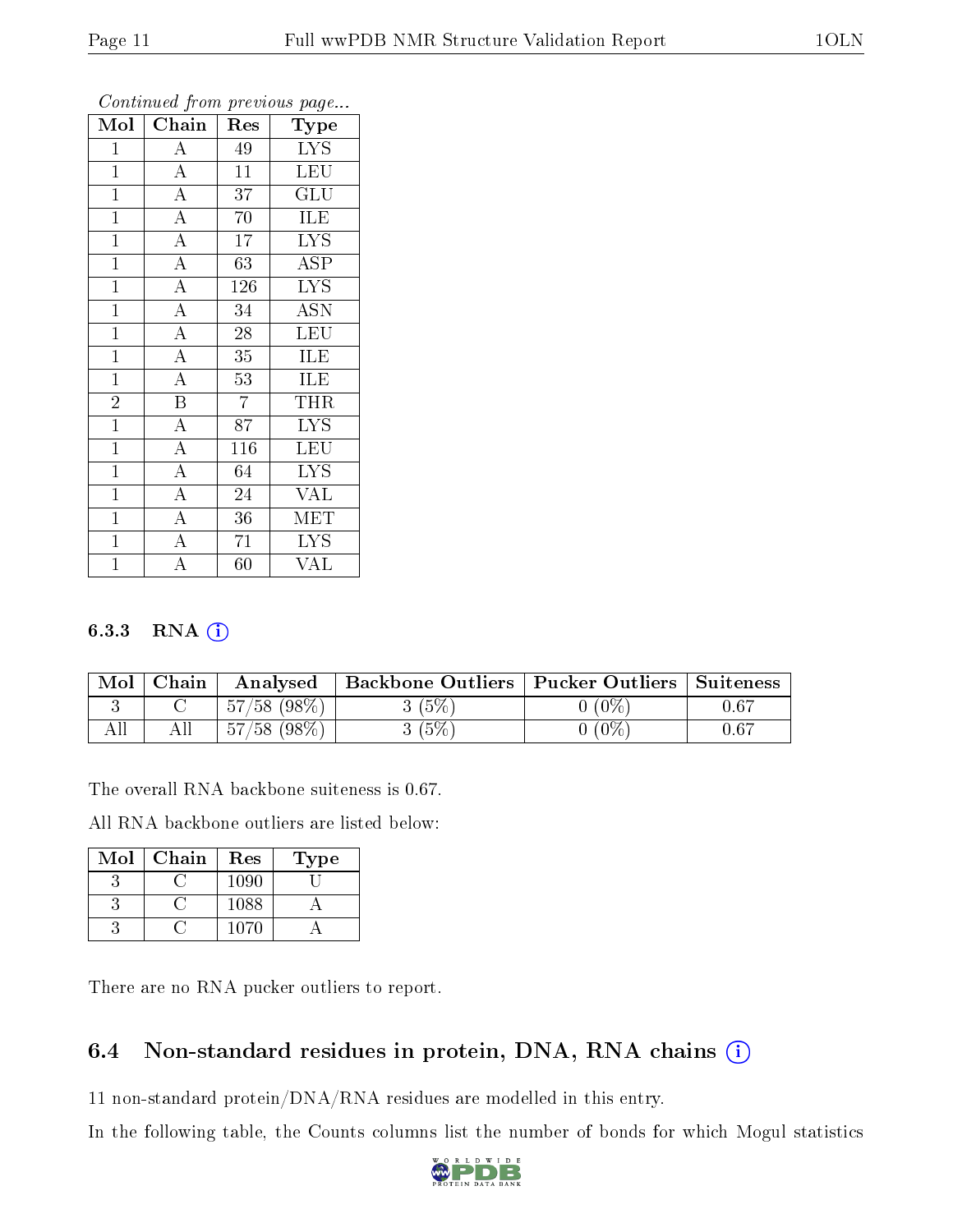could be retrieved, the number of bonds that are observed in the model and the number of bonds that are defined in the chemical component dictionary. The Link column lists molecule types, if any, to which the group is linked. The Z score for a bond length is the number of standard deviations the observed value is removed from the expected value. A bond length with  $|Z| > 2$  is considered an outlier worth inspection. RMSZ is the average root-mean-square of all Z scores of the bond lengths.

|                |            | Chain | Res | Link           |          | <b>Bond lengths</b> |                           |
|----------------|------------|-------|-----|----------------|----------|---------------------|---------------------------|
| Mol            | Type       |       |     |                | Counts   | RMSZ                | #Z>2                      |
| $\overline{2}$ | BB9        | В     | 13  | $\overline{2}$ | 2.4,6    | 1.66                | $(0\%)$<br>0              |
| $\overline{2}$ | DHA        | Β     | 17  | $\overline{2}$ | 4,4,5    | 1.79                | $(0\%)$<br>$\overline{0}$ |
| 2              | DBU        | Β     | 8   | 2              | 4,4,6    | 3.13                | (25%)<br>$\mathbf{1}$     |
| $\overline{2}$ | BB9        | Β     | 15  | $\overline{2}$ | 3,5,6    | 3.63                | (33%)<br>$\mathbf{1}$     |
| $\overline{2}$ | TS9        | В     | 10  | $\overline{2}$ | 6, 8, 10 | 0.90                | $(0\%)$<br>0              |
| $\overline{2}$ | MH6        | В     | 14  | $\overline{2}$ | 3,3,6    | 1.55                | $(0\%)$<br>0              |
| 2              | BB9        | В     | 11  | 2              | 3,5,6    | 1.36                | $(0\%)$<br>0              |
| 2              | BB9        | В     | 6   | 2              | 3,5,6    | 1.82                | $(0\%)$<br>0              |
| $\overline{2}$ | DHA        | В     | 3   | $\overline{2}$ | 4,4,5    | 1.99                | $(0\%)$<br>$\overline{0}$ |
| 2              | <b>DHA</b> | Β     | 16  | $\overline{2}$ | 4,4,5    | 4.20                | (25%)                     |

In the following table, the Counts columns list the number of angles for which Mogul statistics could be retrieved, the number of angles that are observed in the model and the number of angles that are defined in the chemical component dictionary. The Link column lists molecule types, if any, to which the group is linked. The Z score for a bond angle is the number of standard deviations the observed value is removed from the expected value. A bond angle with  $|Z| > 2$  is considered an outlier worth inspection. RMSZ is the average root-mean-square of all Z scores of the bond angles.

| Mol            |                 | Chain |    | Link<br>Res    | Bond angles |      |                             |
|----------------|-----------------|-------|----|----------------|-------------|------|-----------------------------|
|                | <b>Type</b>     |       |    |                | Counts      | RMSZ | #Z>2                        |
| $\overline{2}$ | BB9             | Β     | 13 | $\overline{2}$ | 3.4.7       | 2.66 | $(0\%)$<br>0                |
| $\overline{2}$ | DHA             | Β     | 17 | $\overline{2}$ | 2,4,6       | 2.59 | $(0\%)$<br>$\boldsymbol{0}$ |
| $\overline{2}$ | DBU             | Β     | 8  | $\overline{2}$ | 4,4,7       | 1.51 | $(0\%)$<br>$\boldsymbol{0}$ |
| $\overline{2}$ | B <sub>B9</sub> | Β     | 15 | 2              | 1,5,7       | 4.09 | $(0\%)$<br>0                |
| $\overline{2}$ | TS9             | В     | 10 | $\overline{2}$ | 5,12,15     | 1.16 | $(0\%)$<br>$\boldsymbol{0}$ |
| $\overline{2}$ | MH6             | Β     | 14 | $\overline{2}$ | 1,3,7       | 0.45 | $(0\%)$<br>$\boldsymbol{0}$ |
| $\overline{2}$ | BB9             | Β     | 11 | $\overline{2}$ | 1,5,7       | 2.59 | $(0\%)$<br>$\boldsymbol{0}$ |
| $\overline{2}$ | BB9             | В     | 6  | $\overline{2}$ | 1, 5, 7     | 2.63 | $(0\%)$<br>$\overline{0}$   |
| $\overline{2}$ | DHA             | В     | 3  | $\overline{2}$ | 2,4,6       | 1.79 | $(0\%)$<br>0                |
| $\overline{2}$ | <b>DHA</b>      | Β     | 16 | $\overline{2}$ | 2,4,6       | 5.47 | $1(50\%)$                   |

In the following table, the Chirals column lists the number of chiral outliers, the number of chiral centers analysed, the number of these observed in the model and the number defined in the chemical component dictionary. Similar counts are reported in the Torsion and Rings columns. '-' means

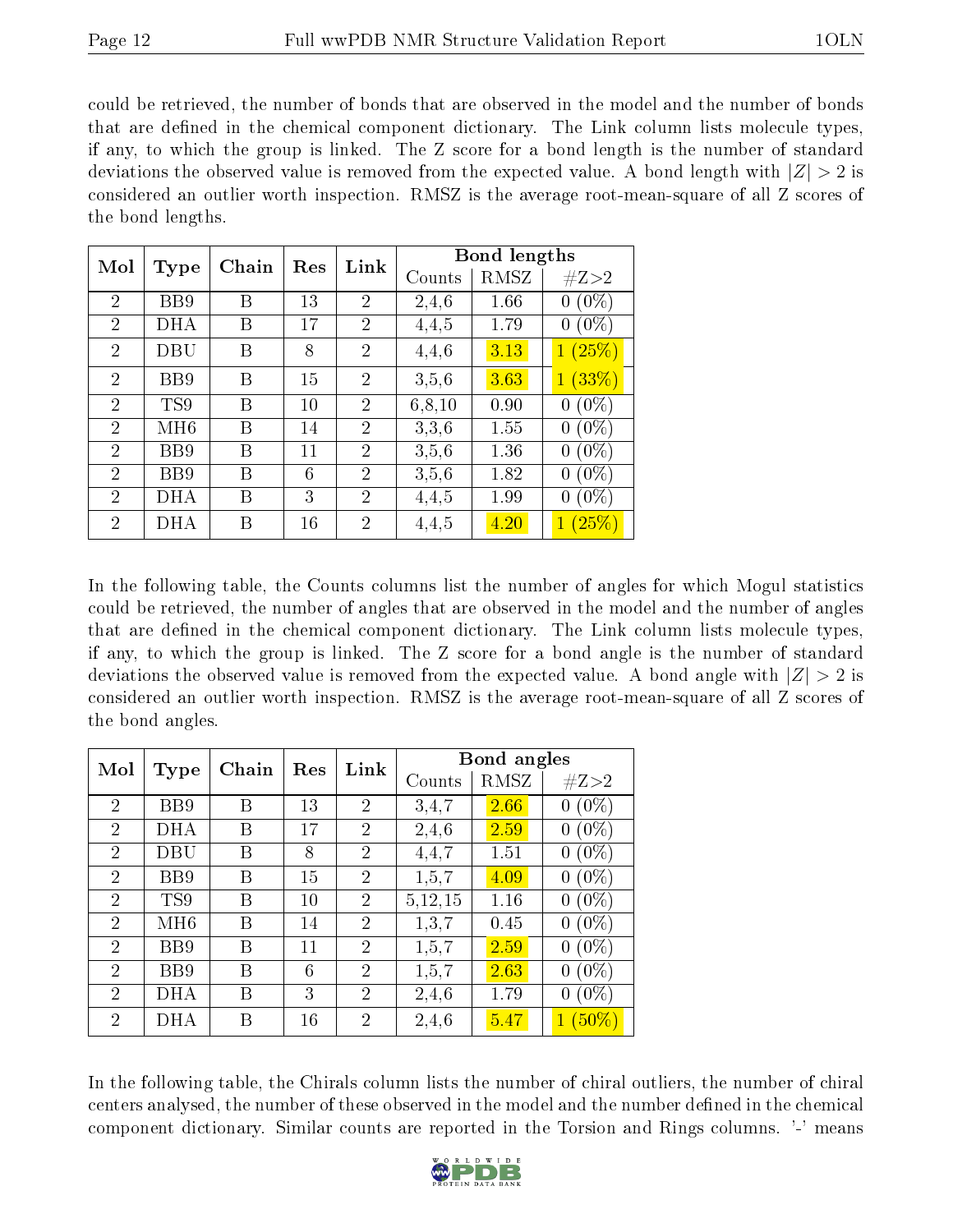| Mol            | <b>Type</b>    | Chain | Res | Link           | <b>Chirals</b> | <b>Torsions</b> | Rings |
|----------------|----------------|-------|-----|----------------|----------------|-----------------|-------|
| $\overline{2}$ | BB9            | В     | 13  | 2              |                | 0,0,2,6         |       |
| $\overline{2}$ | <b>DHA</b>     | В     | 17  | 2              |                | 0,0,2,4         |       |
| $\overline{2}$ | DBU            | В     | 8   | $\overline{2}$ |                | 0,1,2,6         |       |
| $\overline{2}$ | B <sub>B</sub> | В     | 15  | $\overline{2}$ |                | 0,0,4,6         |       |
| $\overline{2}$ | TS9            | В     | 10  | $\overline{2}$ |                | 0,9,12,16       |       |
| $\overline{2}$ | B <sub>B</sub> | В     | 6   | $\overline{2}$ |                | 0,0,4,6         |       |
| $\overline{2}$ | BB9            | Β     | 11  | $\overline{2}$ |                | 0,0,4,6         |       |
| $\overline{2}$ | <b>DHA</b>     | В     | 3   | $\overline{2}$ |                | 0,0,2,4         |       |
| $\overline{2}$ | DHA            |       | 16  | 2              |                | 0,0,2,4         |       |

no outliers of that kind were identified.

All bond outliers are listed below. They are sorted according to the Z-score.

| Mol | Chain |      |     | $\mid$ Res $\mid$ Type $\mid$ Atoms |      | $Z \mid$ Observed( $A$ ) | Ideal(A) |
|-----|-------|------|-----|-------------------------------------|------|--------------------------|----------|
|     |       |      |     | CA-N                                | 7 QN | -55                      |          |
|     |       | רי ו | BB9 | ( )_( )                             | 6.24 |                          |          |
|     |       |      | ותו |                                     | .78  |                          |          |

All angle outliers are listed below.

|  |  |                            | $\mid$ Mol $\mid$ Chain $\mid$ Res $\mid$ Type $\mid$ Atoms $\mid$ Z $\mid$ Observed( <sup>o</sup> ) $\mid$ Ideal( <sup>o</sup> ) |         |
|--|--|----------------------------|-----------------------------------------------------------------------------------------------------------------------------------|---------|
|  |  | $16$   DHA   O-C-CA   7.70 | 111 18                                                                                                                            | -125.54 |

There are no chirality outliers.

There are no torsion outliers.

There are no ring outliers.

### 6.5 Carbohydrates  $(i)$

There are no carbohydrates in this entry.

### 6.6 Ligand geometry  $(i)$

There are no ligands in this entry.

### 6.7 [O](https://www.wwpdb.org/validation/2017/NMRValidationReportHelp#nonstandard_residues_and_ligands)ther polymers  $(i)$

There are no such molecules in this entry.

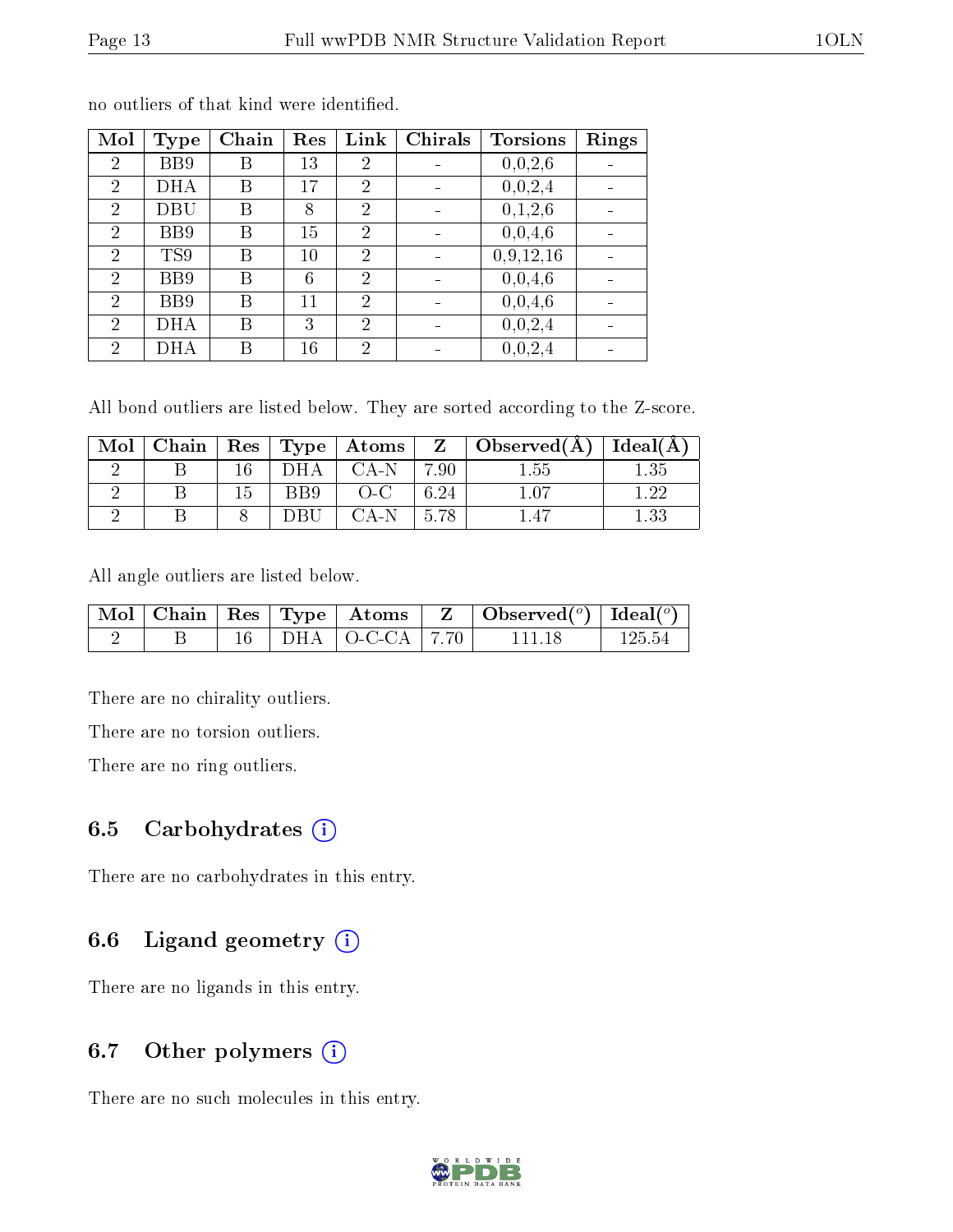## 6.8 Polymer linkage issues (i)

There are no chain breaks in this entry.